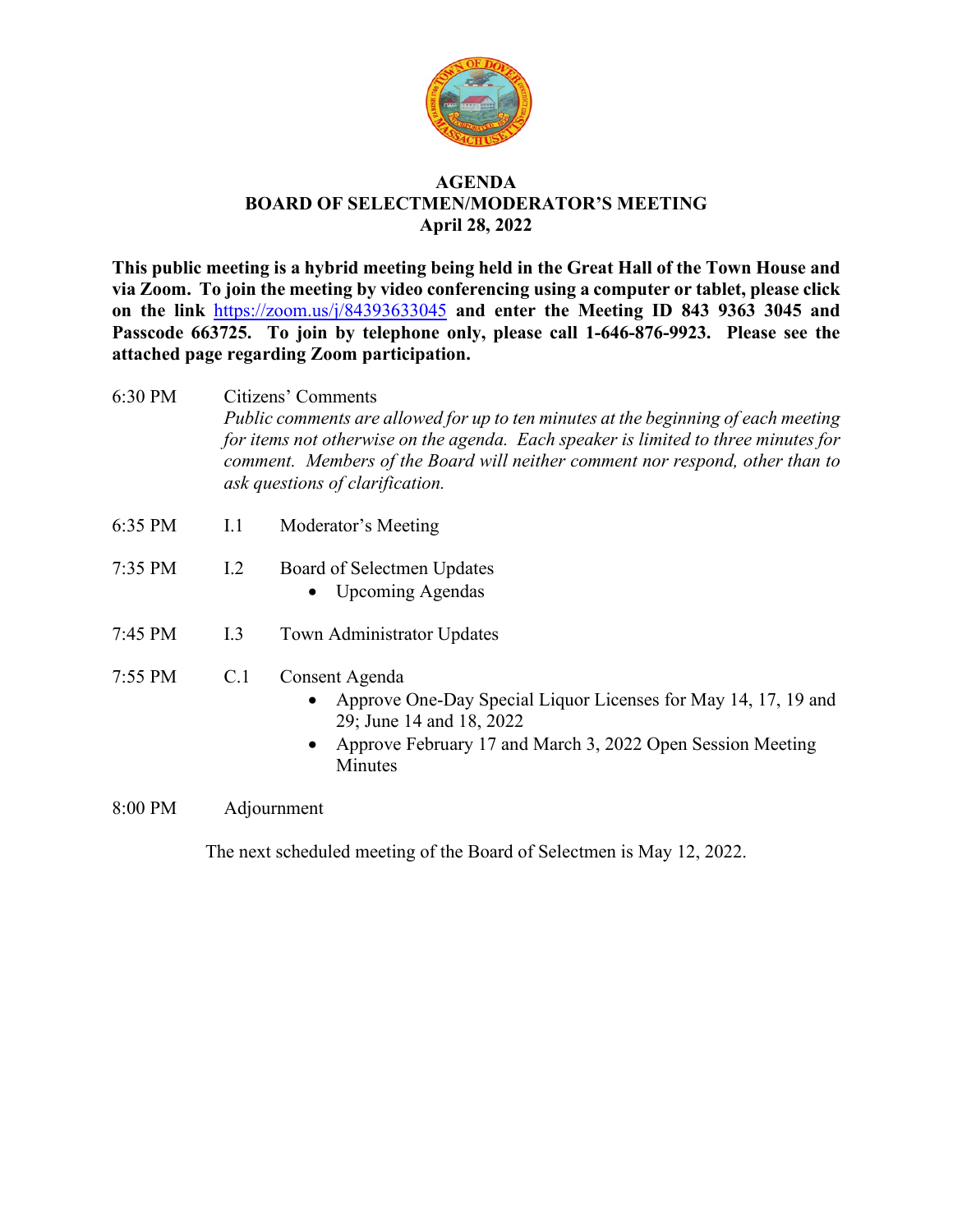## **Join Zoom Meeting:**

<https://zoom.us/j/84393633045>

## **Meeting ID:** 843 9363 3045

**Passcode:** 663725

Or listen to the meeting using one of the following (at the time of the meeting):

**One Tap Mobile:** +1 301 715 8592 or 8 439 363 3045#

## **Or Call on the Telephone:**

Dial by your location

+1 646 876 9923 US

## **Zoom Dover BOS protocol:**

- 1. All participants are automatically muted by Host
- 2. Public Comment is only allowed during the Public Comment period
- 3. Please click Raise Hand in the webinar controls to let the host know you would like to comment.

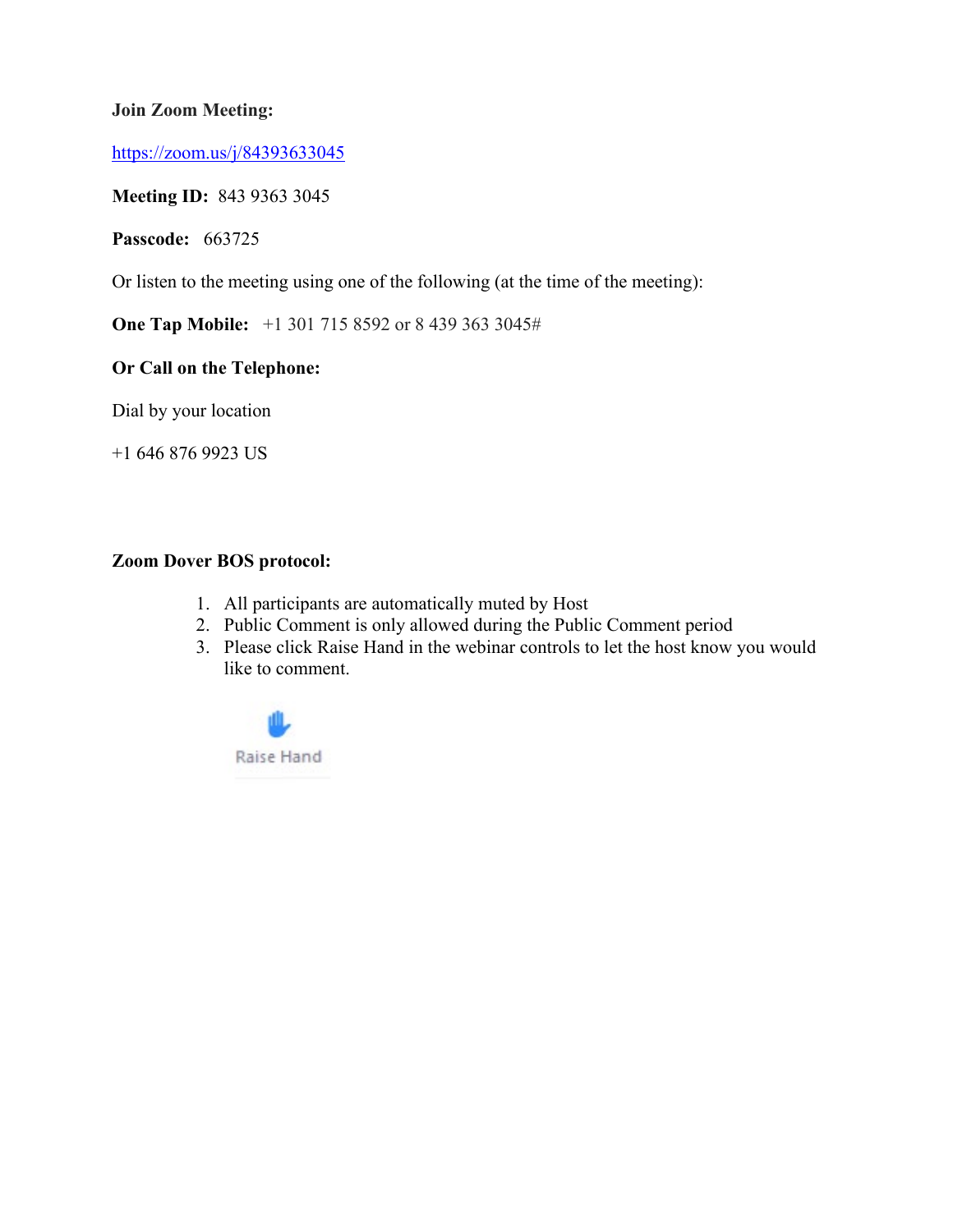

# DOVER BOARD OF SELECTMEN MEETING

## **AGENDA ITEM 1.1**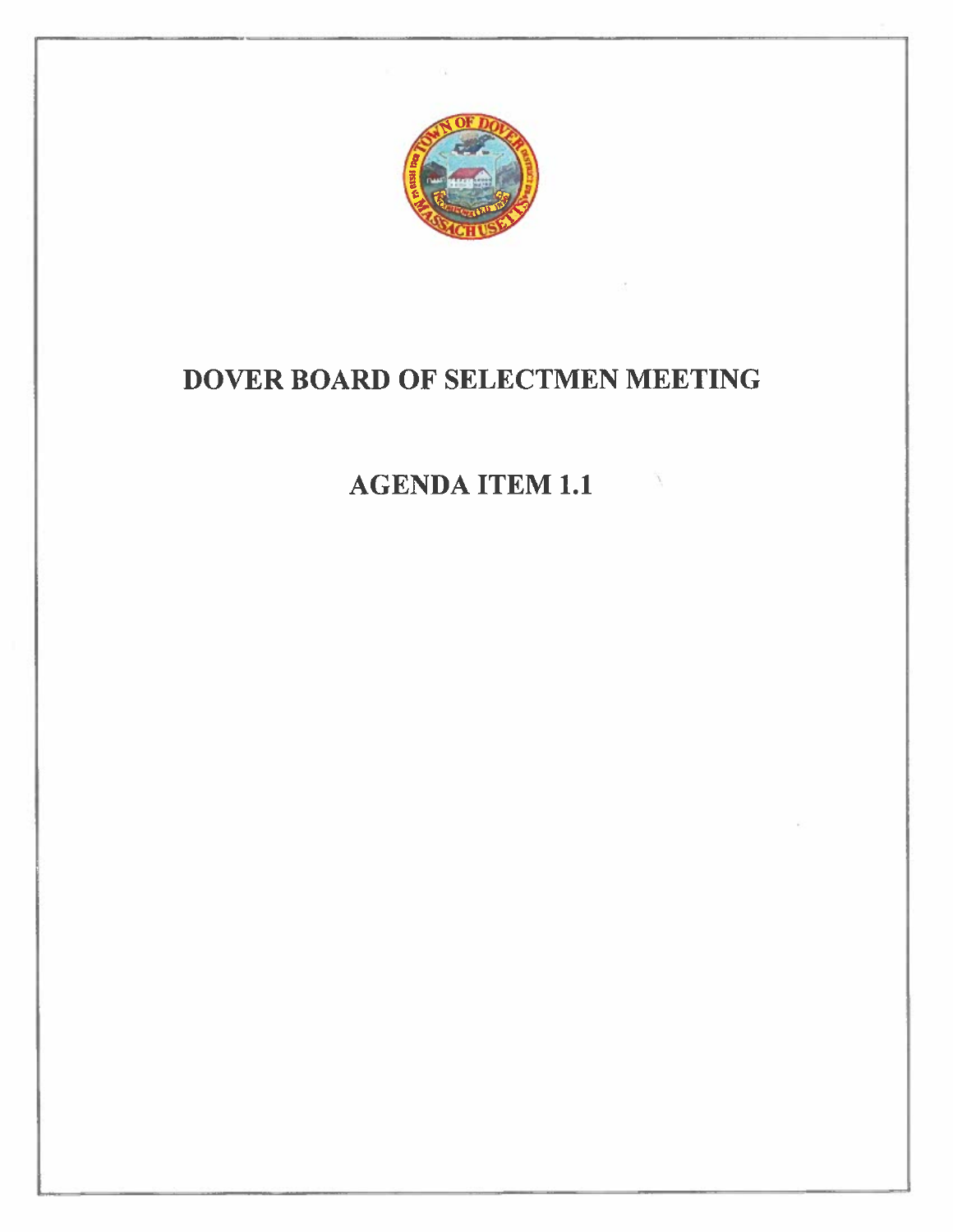

# DOVER BOARD OF SELECTMEN MEETING

# **AGENDA ITEM 1.2**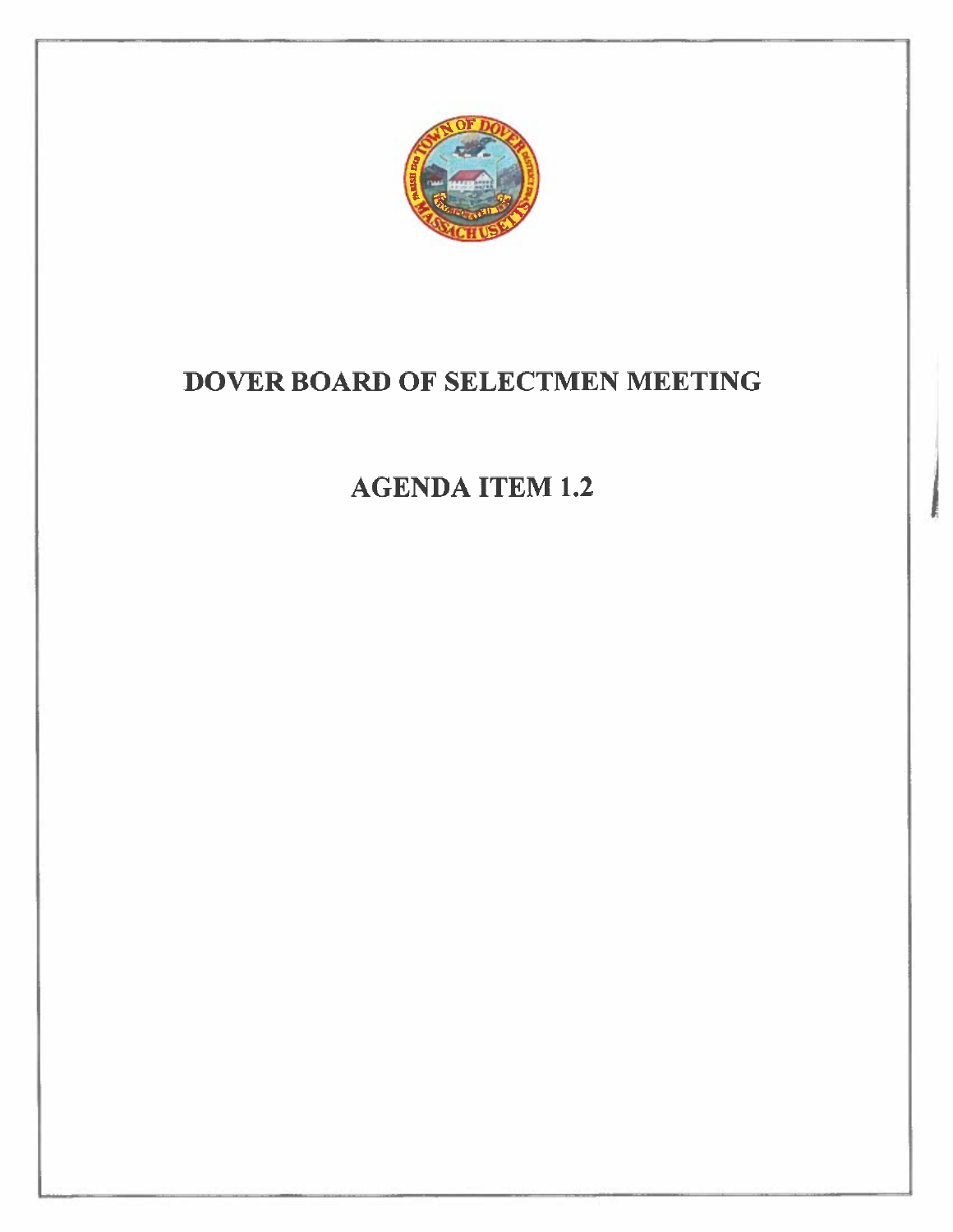## **DOVER BOARD OF SELECTMEN MEETINGS** PROJECTED AGENDA ITEMS

## May 2, 2022 - Town Meeting

## May 12, 2022

- Appointment of One-Day Constables for the Town Election
- Department of Public Works Proclamation
- Plumbing and Gas Permit Fees Increase Discussion and Potential Vote
- Website Phase II Recommendation
- Board of Selectmen Updates  $\mathbb{Z}^{\mathbb{Z}}$ **Upcoming Agendas**
- Town Administrator Updates
- Consent Agenda
- Executive Session Discussion re Collective Bargaining Strategy Related to the Dover Police Association

## May 26, 2022

- Reorganization of the Board of Selectmen
- Discussion re Community Center Building Committee Recommendation for General Contractor and Potential Vote
- Dover Fiscal Year 2022 in Review
- Determine Board's Summer Meeting Schedule
- Board of Selectmen Updates ä, **Upcoming Agendas**
- Town Administrator Updates
- Consent Agenda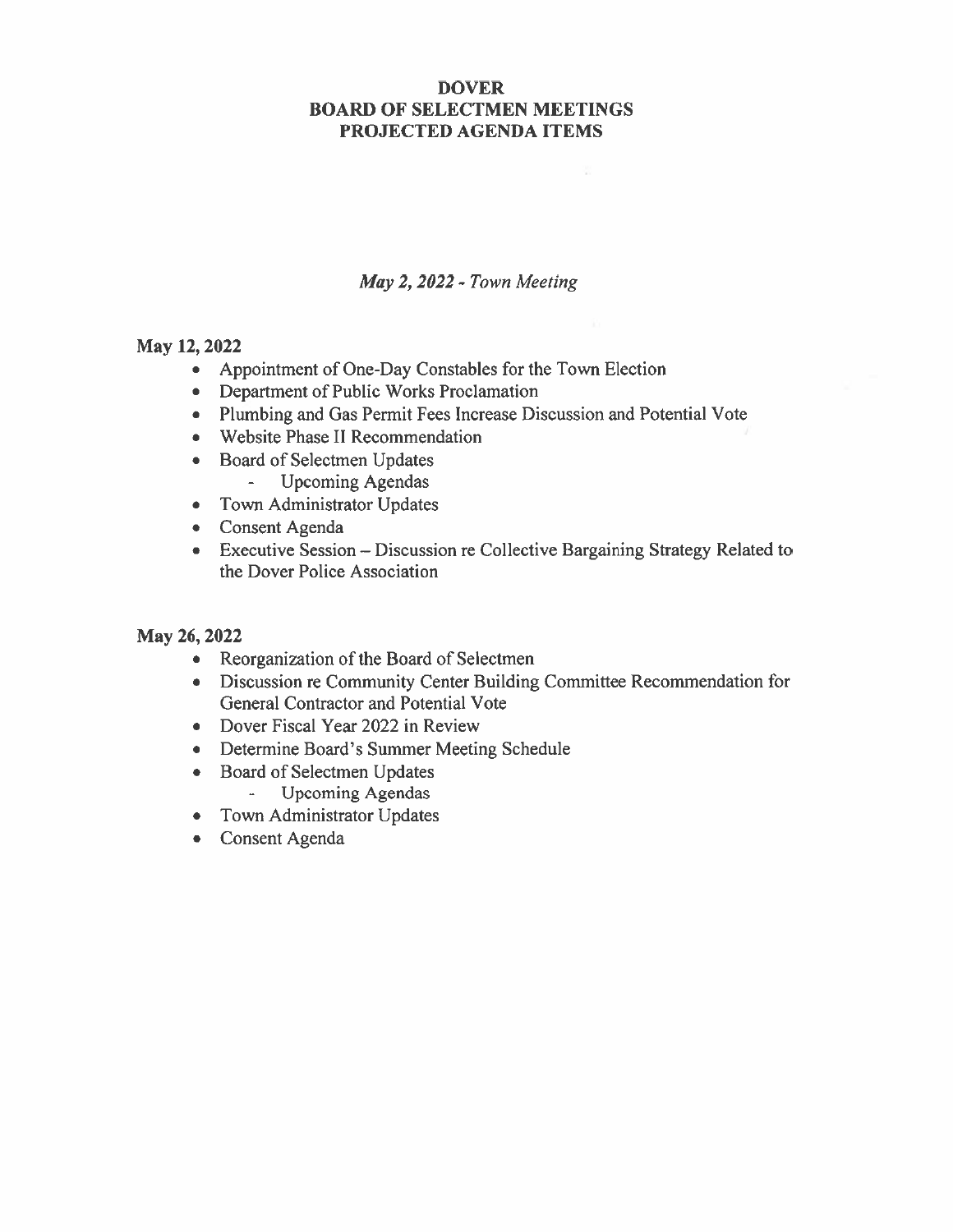

# DOVER BOARD OF SELECTMEN MEETING

# **AGENDA ITEM 1.3**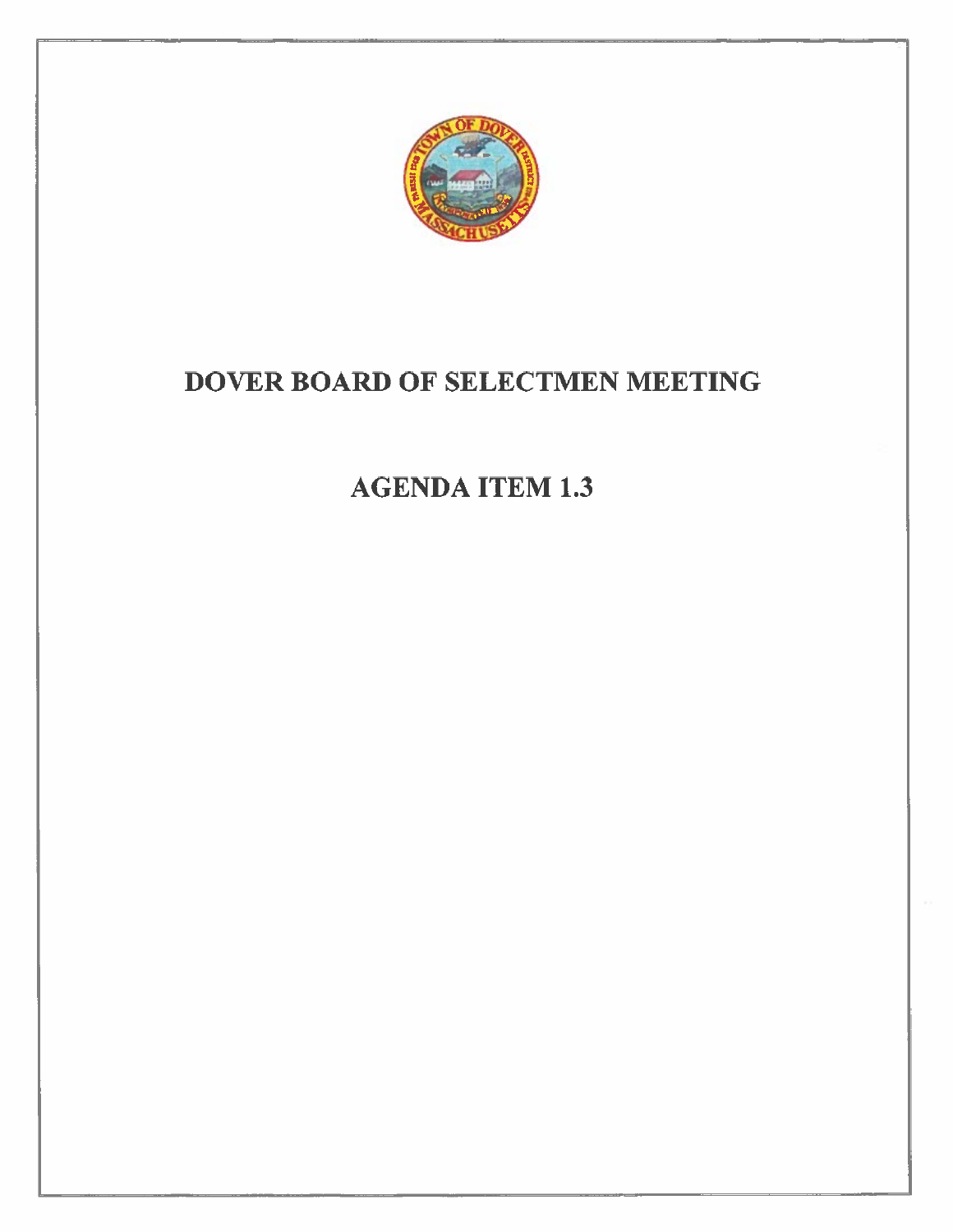

# DOVER BOARD OF SELECTMEN MEETING

# **AGENDA ITEM C.1**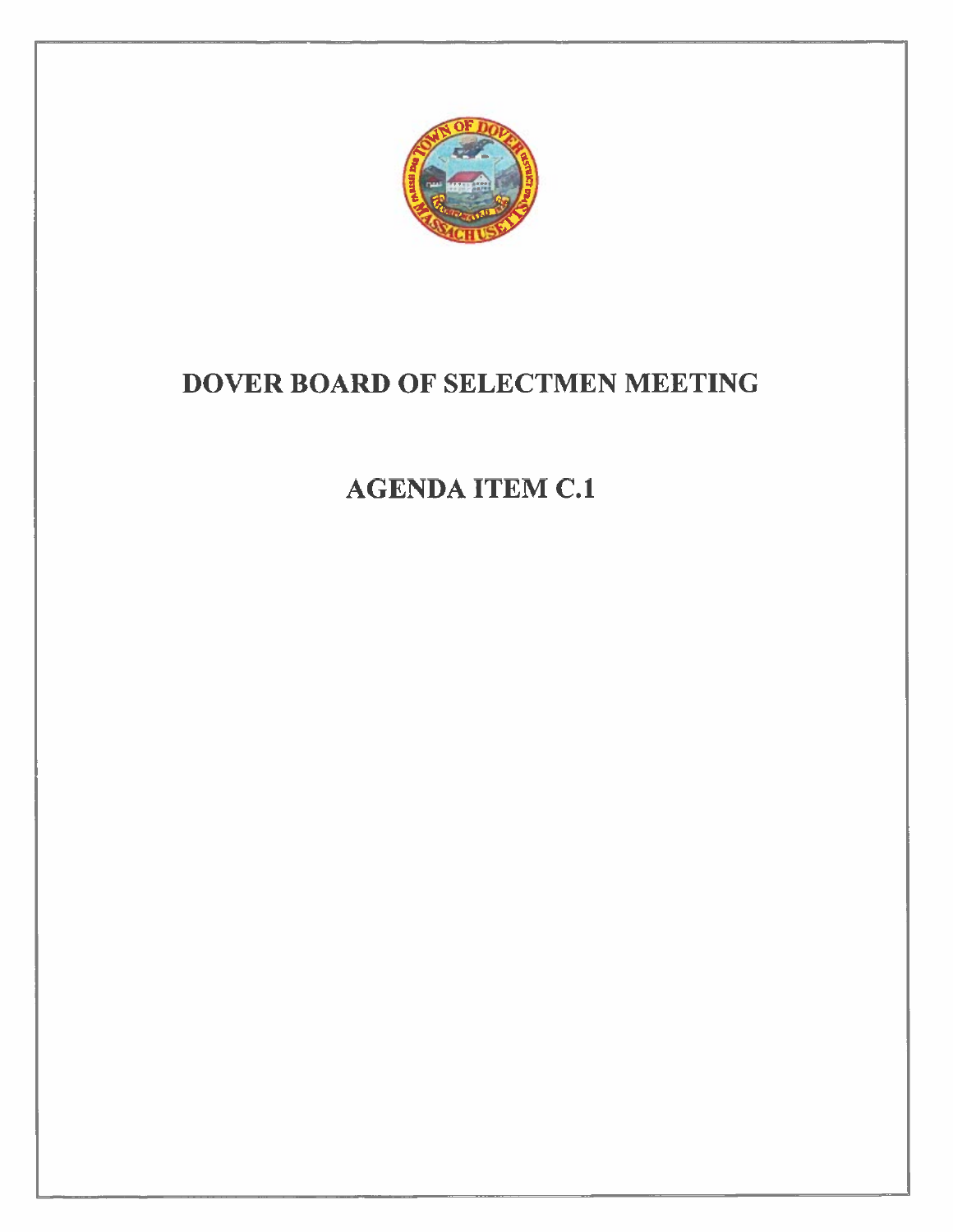

## **TOWN OF DOVER, MA PO Box 250 Dover, MA 02030**

508-785-0032 x221

### REQUEST FOR ONE-DAY SPECIAL LIQUOR LICENSE

The Board of Selectmen, Dover's local licensing authority, has approved, pursuant to the provisions of M.G.L. Chapter 138 Section 14, issuance of a One-Day Special Liquor License as described herein.

Name of Applicant/Organization Applying for License: Simply Serving

TANYA KALMAS

Name/Address Where Approved License Should be Sent: Simply Serving - beth.harris@simplyserving.com

Telephone and E-mail of Applicant: 617-842-1400,

Name of Bartender or Caterer: Simply Serving, Amy Flynn

Telephone and E-mail of Bartender or Caterer: 617-842-1400 - Simply Serving, beth.harris@simplyserving.com

Training for Intervention Procedures (TIPS) is an alcoholic beverages server training certification program.

12C Certification is a state-issued Caterer's License to sell alcoholic beverages on-premises at private events for no more than five hours in a city or town that permits on-premises licensees under  $M$ , G.L. c. 138, §12.

Is Bartender or Caterer TIPS-Certified: Yes

Is Bartender or Caterer 12C-Certified: No

Date of Event: 05/14/2022 Start/End Times of Event: 12:30pm, 4:30pm

Location of Event: Hale Reservation - Powissett Lodge

Description of Event: (ex., wedding, reunion): Bridal Shower

**Number of Attendees: 50** 

**Event is: Bridal Shower** 

**Event is:Private** 

Liquor License is for: Wine and Malt Beverages Only

| <b>Police Chief Approval</b>           |                              |
|----------------------------------------|------------------------------|
| Date Approved: $4/2/2022$              |                              |
| $H:\infty$ am<br>Last Call:            | Police Chief Signature       |
| Tips Certification:<br>$\sigma$        |                              |
| <b>Board of Selectmen Approval</b>     |                              |
| Date Approved:                         | Board of Selectman Signature |
|                                        | Board of Selectman Signature |
| Fee Collected:<br>construction and the | Board of Selectman Signature |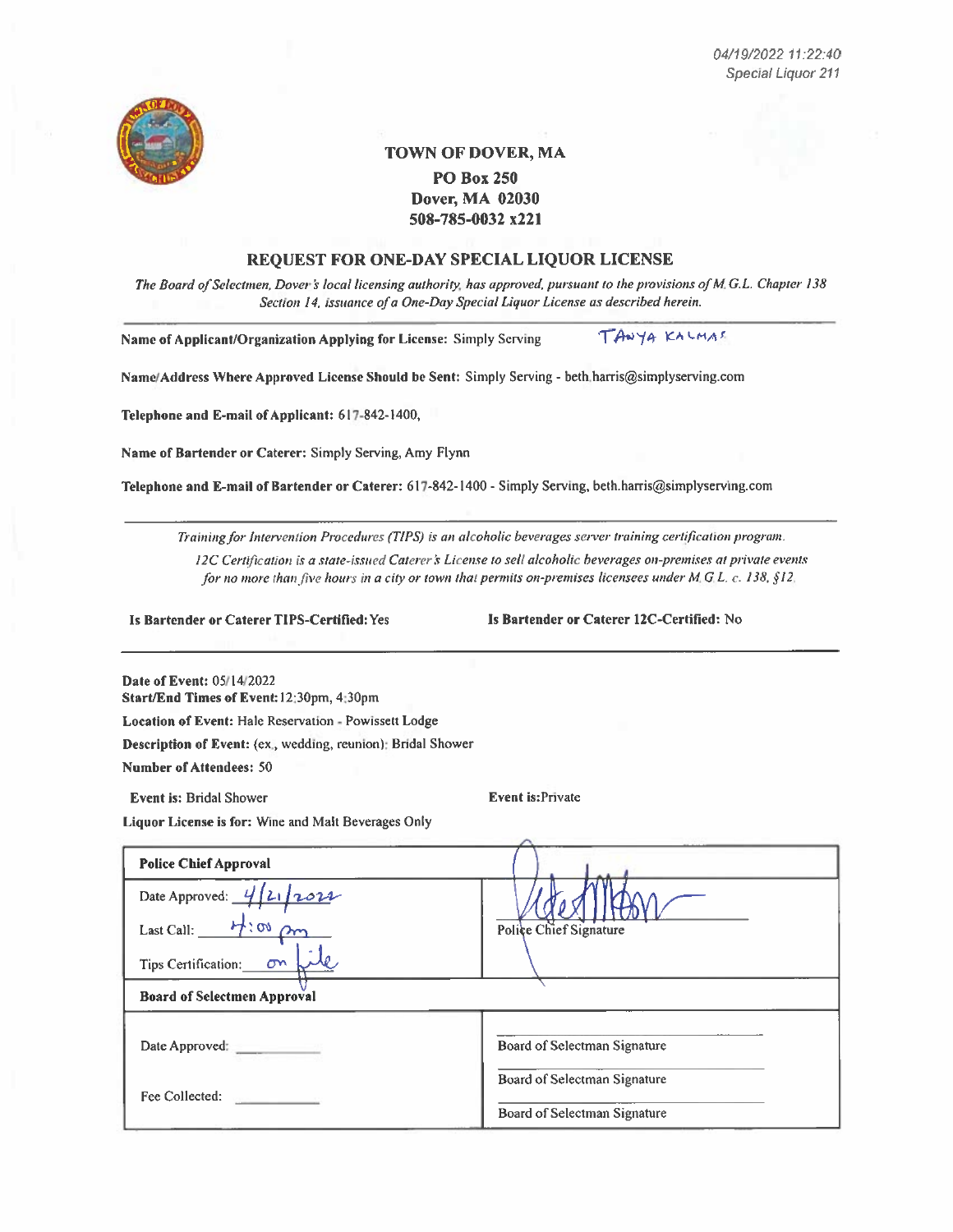

## TOWN OF DOVER, MA **PO Box 250** Dover, MA 02030 508-785-0032 x221

### **REQUEST FOR ONE-DAY SPECIAL LIQUOR LICENSE**

The Board of Selectmen, Dover's local licensing authority, has approved, pursuant to the provisions of M.G.L. Chapter 138 Section 14, issuance of a One-Day Special Liquor License as described herein.

Name of Applicant/Organization Applying for License: Massachusetts Horticultural Society

Name/Address Where Approved License Should be Sent: 900 Washington Street, Wellesley, MA 02482

Telephone and E-mail of Applicant: 617-933-4921,

Name of Bartender or Caterer: Allison Dush

Telephone and E-mail of Bartender or Caterer: 617-933-4973, adush@masshort.org

Training for Intervention Procedures (TIPS) is an alcoholic beverages server training certification program. 12C Certification is a state-issued Caterer's License to sell alcoholic beverages on-premises at private events for no more than five hours in a city or town that permits on-premises licensees under M.G.L. c. 138, §12.

Is Bartender or Caterer TIPS-Certified: Yes

Is Bartender or Caterer 12C-Certified: No

Date of Event: 05/17/2022 Start/End Times of Event:6:00 PM, 07:30 PM

Location of Event: Massachusetts Horticultural Society

Description of Event: (ex., wedding, reunion): Gathering for Committee

**Number of Attendees: 40** 

Event is: Nonprofit

**Event** is: Private

Liquor License is for: Wine and Malt Beverages Only

| <b>Police Chief Approval</b>                           |                              |
|--------------------------------------------------------|------------------------------|
| Date Approved: $\frac{4}{27}$ 2022                     |                              |
| Last Call: $\frac{H_{\text{LO}}}{H_{\text{LO}}}\rho m$ | Police Chief Signature       |
| Tips Certification: $5 - 10$                           |                              |
| <b>Board of Selectmen Approval</b>                     |                              |
| Date Approved:                                         | Board of Selectman Signature |
|                                                        | Board of Selectman Signature |
| Fee Collected:                                         | Board of Selectman Signature |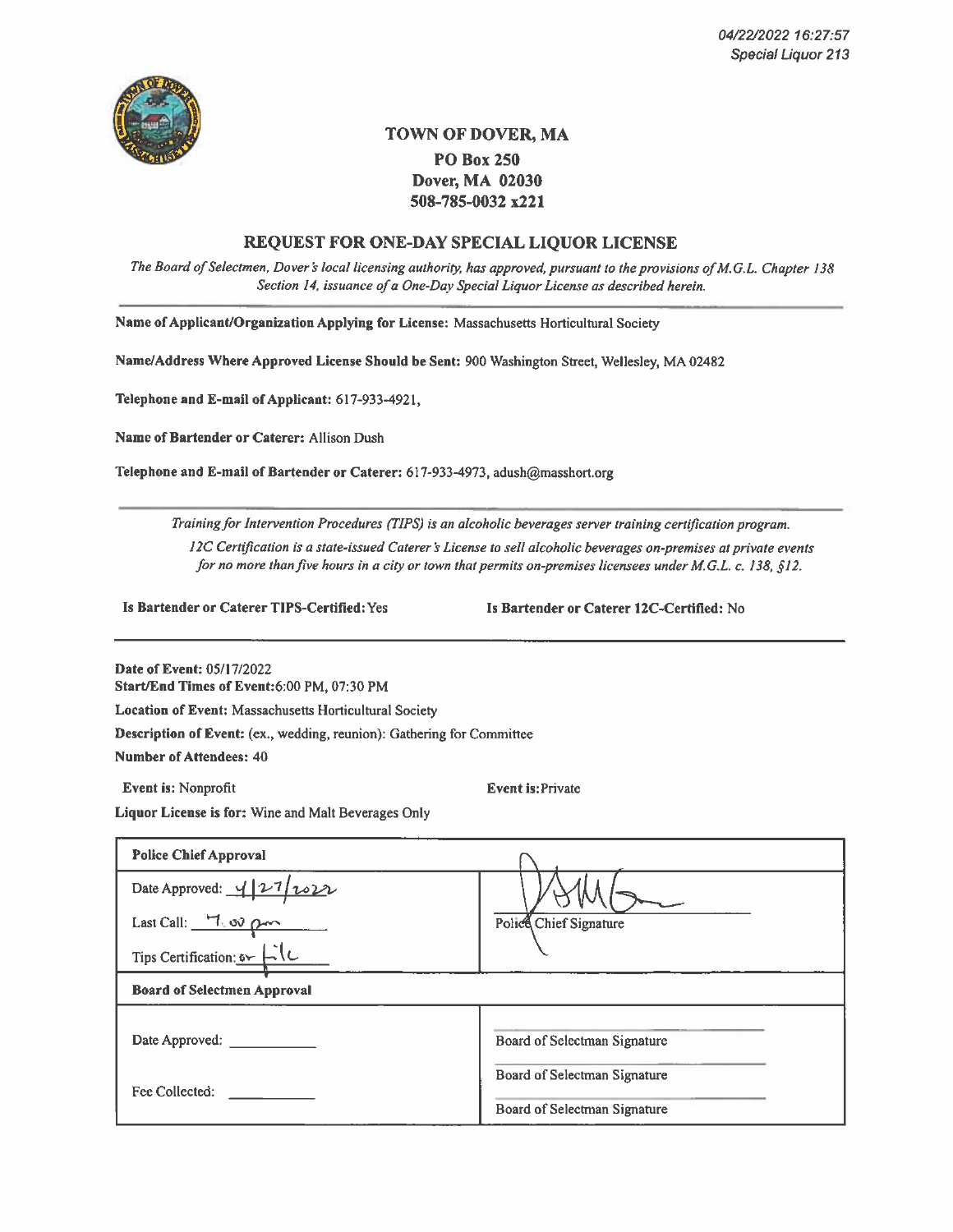

## **TOWN OF DOVER, MA PO Box 250** Dover, MA 02030

508-785-0032 x221

### REQUEST FOR ONE-DAY SPECIAL LIQUOR LICENSE

The Board of Selectmen, Dover's local licensing authority, has approved, pursuant to the provisions of M.G.L. Chapter 138 Section 14, issuance of a One-Day Special Liquor License as described herein.

Name of Applicant/Organization Applying for License: Danielle Davidoff

Name/Address Where Approved License Should be Sent: Kayleigh Tosches, Director of Events, The Gardens at Elm Bank, 900 Washington Street Wellesley, MA 02482

Telephone and E-mail of Applicant: 6172339352,

Name of Bartender or Caterer: NRM CATERING INC DBA APERFECT TASTE

Telephone and E-mail of Bartender or Caterer: 781-223-8088, neil@aperfecttaste.com

Training for Intervention Procedures (TIPS) is an alcoholic beverages server training certification program.

12C Certification is a state-issued Caterer's License to sell alcoholic beverages on-premises at private events for no more than five hours in a city or town that permits on-premises licensees under M.G.L. c. 138,  $\S12$ .

Is Bartender or Caterer TIPS-Certified: Yes

Is Bartender or Caterer 12C-Certified: No

Date of Event: 05/19/2022 Start/End Times of Event:5:00PM, 10:30PM

Location of Event: The Gardens at Elm Bank, Massachusetts Horticultural Society, 900 Washington Street, Wellesley, MA 02482

Description of Event: (ex., wedding, reunion): Wedding

**Number of Attendees: 140** 

Event is: Wedding

**Event is:Private** 

Liquor License is for: All Alcoholic Beverages

| <b>Police Chief Approval</b>       |                              |
|------------------------------------|------------------------------|
| Date Approved: $\frac{4}{12}$ 2322 |                              |
| Last Call: $\sqrt{0-c^2\rho m}$    | Police Chief Signature       |
| Tips Certification: $\mathcal{C}$  |                              |
| <b>Board of Selectmen Approval</b> |                              |
| Date Approved:                     | Board of Selectman Signature |
|                                    | Board of Selectman Signature |
| Fee Collected:                     |                              |
|                                    | Board of Selectman Signature |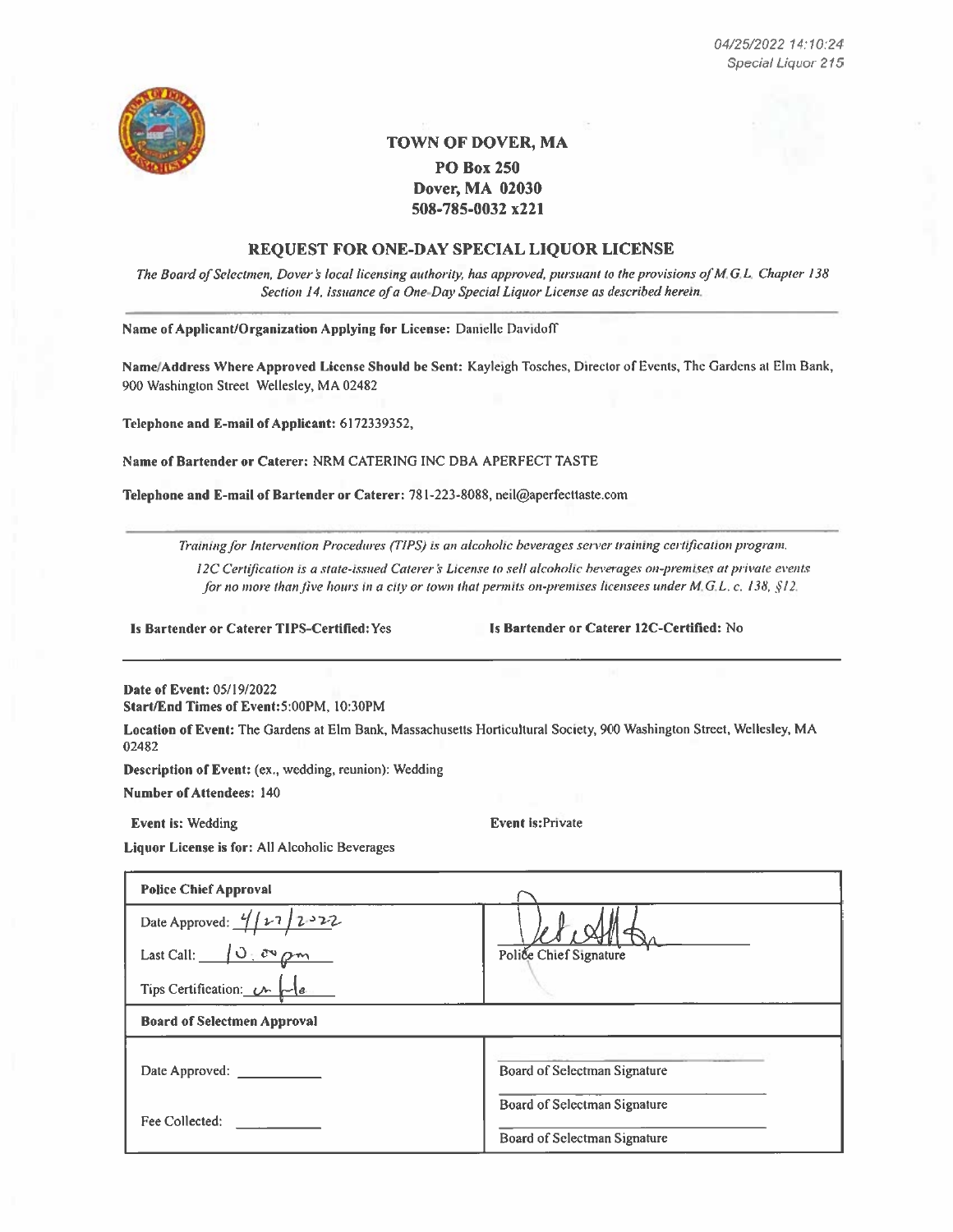

## TOWN OF DOVER, MA

## **PO Box 250** Dover, MA 02030 508-785-0032 x221

### REQUEST FOR ONE-DAY SPECIAL LIQUOR LICENSE

The Board of Selectmen, Dover's local licensing authority, has approved, pursuant to the provisions of M.G.L. Chapter 138 Section 14, issuance of a One-Day Special Liquor License as described herein.

Name of Applicant/Organization Applying for License: Donna Kutzer,

Name/Address Where Approved License Should be Sent: Donna C Kutzer, 142 Margery Lane, Westwood, MA 02090

Telephone and E-mail of Applicant: 6179680417,

Name of Bartender or Caterer: Simply Serving

Telephone and E-mail of Bartender or Caterer: 781-769-1900, Thomas.Grenon@simplyserving.com

Training for Intervention Procedures (TIPS) is an alcoholic beverages server training certification program. 12C Certification is a state-issued Caterer's License to sell alcoholic beverages on-premises at private events for no more than five hours in a city or town that permits on-premises licensees under M.G.L. c. 138, §12.

Is Bartender or Caterer TIPS-Certified: Yes

Is Bartender or Caterer 12C-Certified:  $\frac{1}{2}$ 

Date of Event: 05/29/2022

Start/End Times of Event:2:00 pm, 6:00 pm

Location of Event: Hale Reservation, Powisset Lodge

Description of Event: (ex., wedding, reunion): Graduation Celebration

Number of Attendees: 100-150

Event is: Nonprofit

**Event is:Private** 

Liquor License is for: Wine and Malt Beverages Only

| <b>Police Chief Approval</b>                 |                              |
|----------------------------------------------|------------------------------|
| Date Approved: $4/1/20$                      |                              |
| Last Call: $5.32 \rho m$                     | Police Chief Signature       |
| Tips Certification: $0 - \frac{1}{\sqrt{2}}$ |                              |
| <b>Board of Selectmen Approval</b>           |                              |
| Date Approved: ____________                  | Board of Selectman Signature |
|                                              | Board of Selectman Signature |
| Fee Collected:                               | Board of Selectman Signature |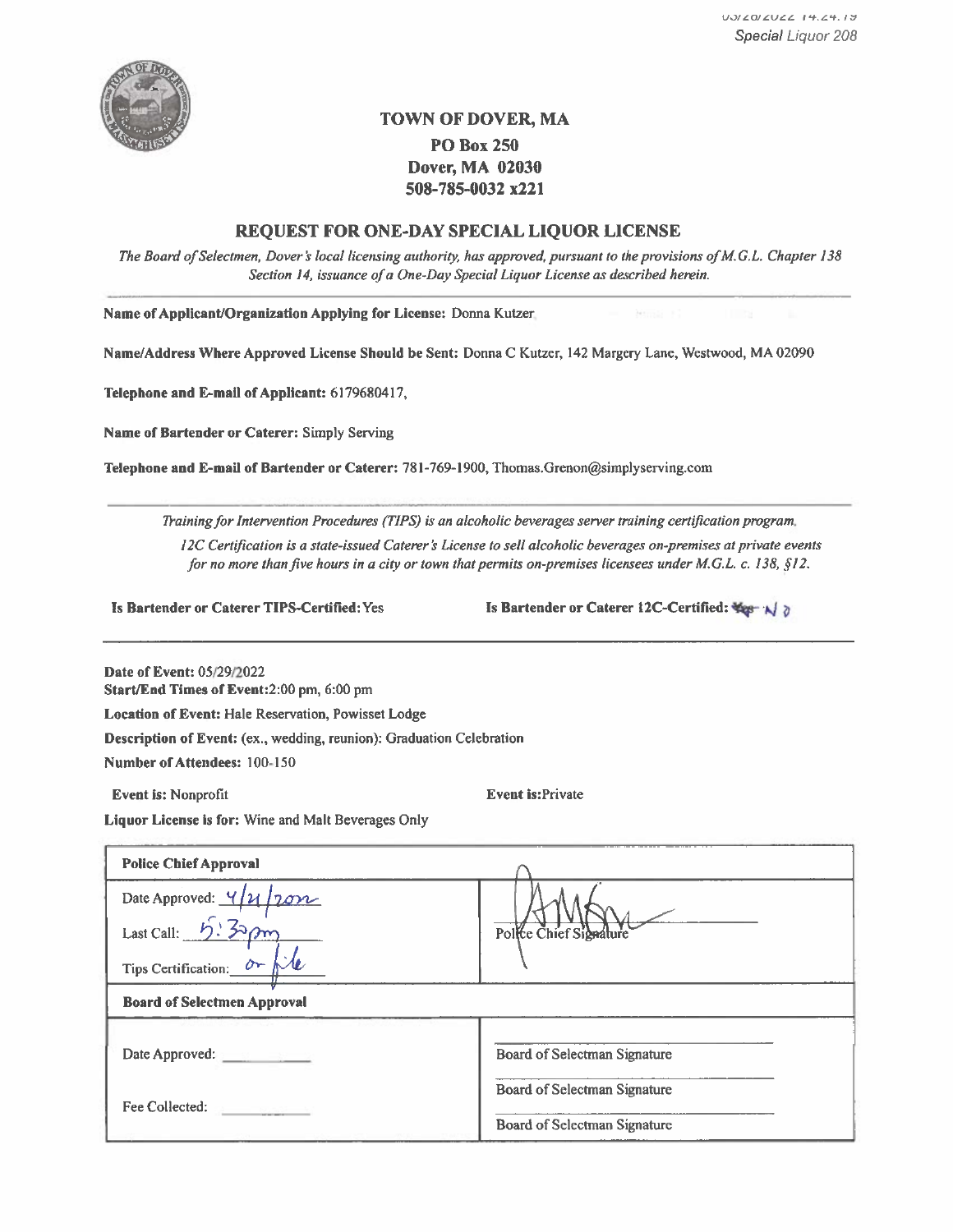

## TOWN OF DOVER, MA **PO Box 250** Dover, MA 02030 508-785-0032 x221

### REQUEST FOR ONE-DAY SPECIAL LIQUOR LICENSE

The Board of Selectmen, Dover's local licensing authority, has approved, pursuant to the provisions of M.G.L. Chapter 138 Section 14, issuance of a One-Day Special Liquor License as described herein.

Name of Applicant/Organization Applying for License: Bakers' Best Catering

Name/Address Where Approved License Should be Sent: 150 Gould Street Needham, MA

Telephone and E-mail of Applicant: 617-332-4588,

Name of Bartender or Caterer: Bakers Best Catering

Telephone and E-mail of Bartender or Caterer: 617-332-4588, nmartins@bakersbestcatering.com

Training for Intervention Procedures (TIPS) is an alcoholic beverages server training certification program.

12C Certification is a state-issued Caterer's License to sell alcoholic beverages on-premises at private events for no more than five hours in a city or town that permits on-premises licensees under M.G.L. c. 138, §12.

Is Bartender or Caterer TIPS-Certified: Yes

Is Bartender or Caterer 12C-Certified: Yes

Date of Event: 06/14/2022 Start/End Times of Event:5:30pm, 8:00pm

Location of Event: Elm Bank - 900 Washington Street Wellesley, MA

Description of Event: (ex., wedding, reunion): Retirement Reception

**Number of Attendees: 80** 

Event is:

Event is:Private

Liquor License is for: All Alcoholic Beverages

| <b>Police Chief Approval</b>       |                               |
|------------------------------------|-------------------------------|
| Date Approved: $7/21/222$          |                               |
| Last Call: $\sqrt{\frac{32}{2}}$   | <b>Rolice Chief Signature</b> |
| Tips Certification: $\circ$        |                               |
| <b>Board of Selectmen Approval</b> |                               |
| Date Approved:                     | Board of Selectman Signature  |
|                                    |                               |
| Fee Collected:                     | Board of Selectman Signature  |
|                                    | Board of Selectman Signature  |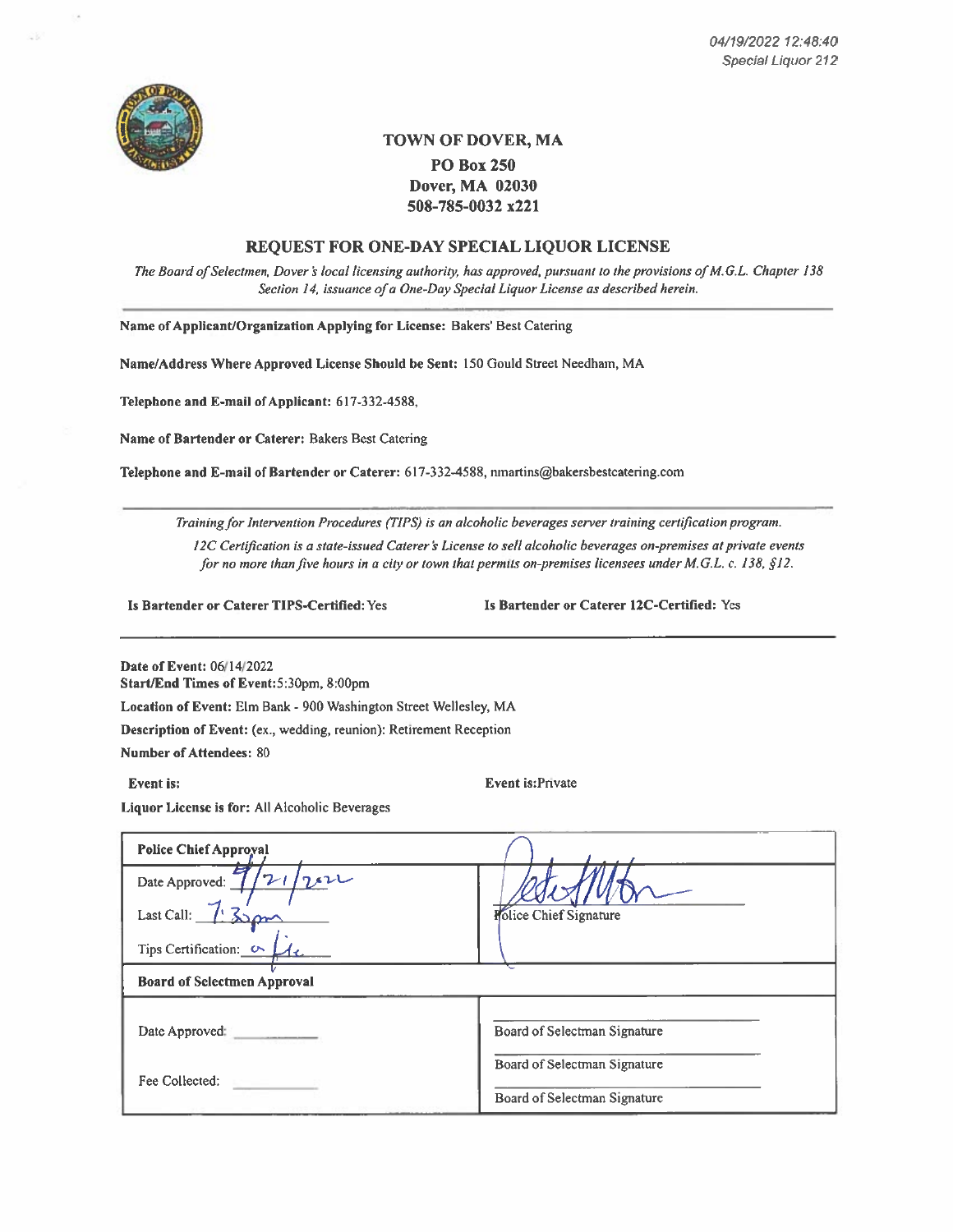

## **TOWN OF DOVER, MA PO Box 250** Dover, MA 02030 508-785-0032 x221

## **REQUEST FOR ONE-DAY SPECIAL LIOUOR LICENSE**

The Board of Selectmen, Dover's local licensing authority, has approved, pursuant to the provisions of M.G.L. Chapter 138 Section 14, issuance of a One-Day Special Liquor License as described herein.

Name of Applicant/Organization Applying for License: Dover American Legion

Name/Address Where Approved License Should be Sent: Thomas H Mcgill

Telephone and E-mail of Applicant: 7819101079.

Name of Bartender or Caterer: Thomas H Mcgill

Telephone and E-mail of Bartender or Caterer: 7819101079, thommcgill@yahoo.com

Training for Intervention Procedures (TIPS) is an alcoholic beverages server training certification program.

12C Certification is a state-issued Caterer's License to sell alcoholic beverages on-premises at private events for no more than five hours in a city or town that permits on-premises licensees under M.G.L. c. 138, §12.

Is Bartender or Caterer TIPS-Certified: Yes

Is Bartender or Caterer 12C-Certified: 1

Date of Event: 06/18/2022 Start/End Times of Event: 02:00 am, 09:00 pm  $2\rho - 9\rho$ 

Location of Event: 32 dedham st (dover legion)

Description of Event: (ex., wedding, reunion): Dover music fest

**Number of Attendees: 300** 

Event is: Nonprofit

**Event is: Public** 

Liquor License is for: Wine and Malt Beverages Only

| <b>Police Chief Approval</b>           |                              |
|----------------------------------------|------------------------------|
| Date Approved: $\frac{4}{2}$ /21 /2022 |                              |
| Last Call: $830$ $\rho$ m              | Police Chief Signature       |
| Tips Certification: On file            |                              |
| <b>Board of Selectmen Approval</b>     |                              |
| Date Approved:                         | Board of Selectman Signature |
|                                        | Board of Selectman Signature |
| Fee Collected:                         | Board of Selectman Signature |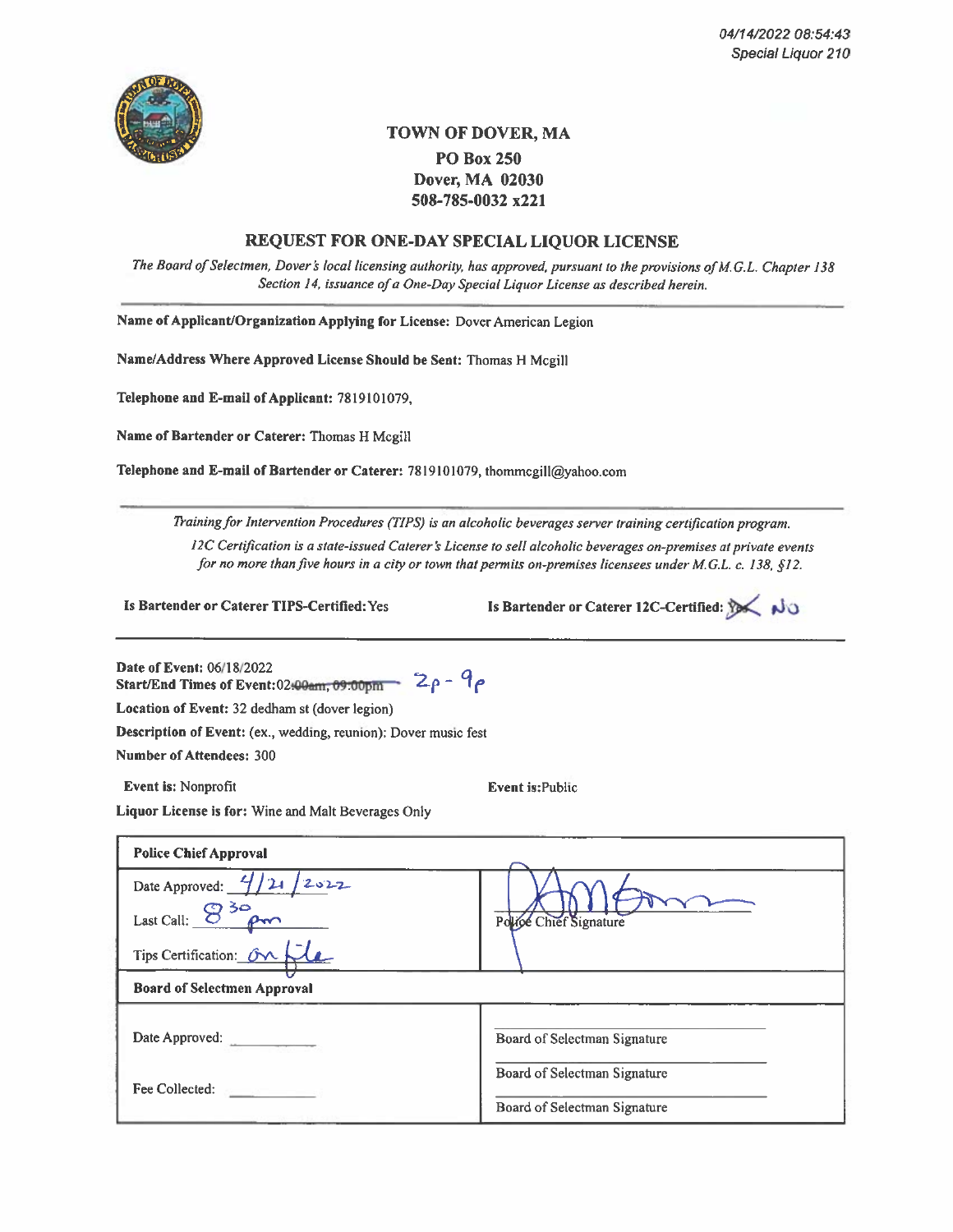| 6  |                                                                                               |
|----|-----------------------------------------------------------------------------------------------|
|    |                                                                                               |
| 8  |                                                                                               |
| 9  |                                                                                               |
| 10 |                                                                                               |
|    | <b>MEETING MINUTES</b>                                                                        |
| 12 | <b>BOARD OF SELECTMEN</b>                                                                     |
| 13 | <b>February 17, 2022</b>                                                                      |
|    |                                                                                               |
| 14 | Consistent with guidance issued by Governor Baker on March 12, 2020 suspending certain        |
| 15 | provisions of the Open Meeting Law due to Covid-19, this meeting was held remotely using Zoom |
| 16 | technology, Meeting ID 995 7528 7944.                                                         |

17 At 6:30 PM Chair John Jeffries called the meeting to order with members Robyn Hunter and

Robert Springett present. Also in attendance were Christopher Dwelley, Town Administrator; 18

Kate O' Brien, Assistant Town Administrator, and Mona DiSciullo, Administrative Assistant. 19

20 PARTICIPANTS: Personnel Board Chair Mary Carrigan; Municipal Project Manager Dave 21 Sullivan;

22

 $\mathbf{1}$  $\overline{2}$  $\overline{3}$  $\overline{\mathbf{4}}$  $\overline{5}$ 

- 23 PRESS: None present.
- 24

#### 25 **Citizens' Comments**

Mr. Jeffries read a statement regarding a recent motor vehicle accident which took the life of a 26 young man who was a student at the Dover-Sherborn High School and caused injuries to four other 27 28 teenagers. A moment of silence was held and on behalf of the Board and the Town, deepest 29 condolences and support were expressed to the families and friends of those involved in the incident, and thanks and gratitude were conveyed to the first responders and emergency personnel. 30

31

#### 32 **I.1 Personnel Policy Discussion and Potential Vote**

In 2020 the Town engaged Personnel Consultant Mary Beth Bernard to perform an audit of 33 Dover's human resources processes and procedures to ensure that records are accurate and 34 properly maintained and to review compliance practices as they relate to the Town's Personnel 35 Based, in part, on the consultant's recommendations and the Rules and Regulations. 36 implementation of Harper's Time and Attendance electronic payroll reporting system, a team, 37 38 comprised of staff members Kate O'Brien, Carl Valente, Jerry Lane, Dave Sullivan, and Chris Dwelley, along with the Personnel Board, was assembled to update the current practices and 39 procedures. Ms. O'Brien provided a slideshow presentation and detailed information on the Rules 40 41 and Regulations updates and new policy recommendations and is seeking approval of the Board of the new Personnel Rules and Regulations. The slideshow concentrated on the following topics, 42 and Ms. O'Brien and Ms. Carrigan provided detailed information on each focus area: Hours of 43 Work, Holiday Leave, Personal Leave, Sick Leave, Vacation Leave, the CORI Policy, Workplace 44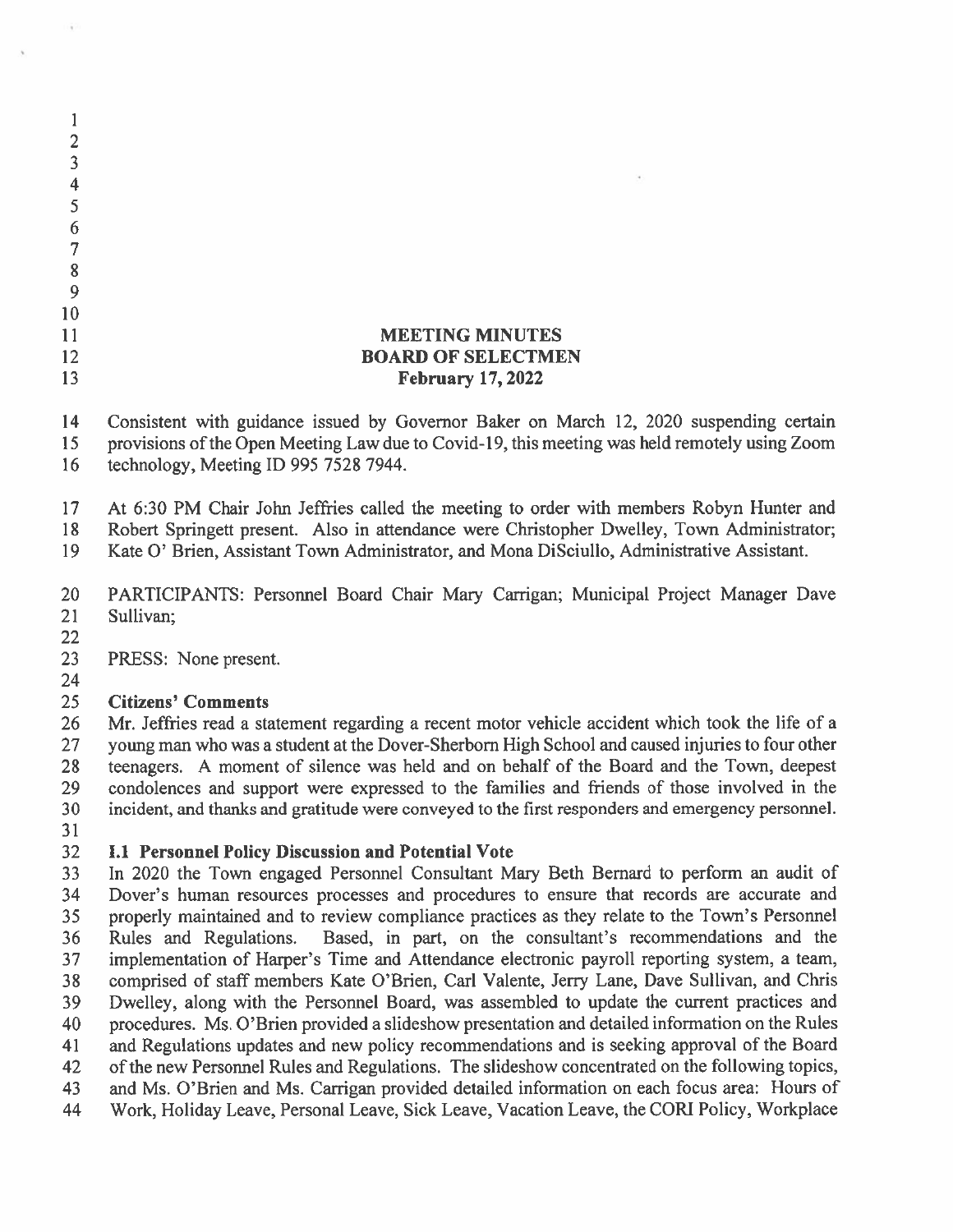Board of Selectmen Open Session Meeting Minutes February 17, 2022

45 Violence, Conduct/Civility, and Discrimination, Harassment and Retaliation. The Selectmen thanked the team and the Personnel Board for their many hours of work and their outstanding 46 efforts in producing an impressive, up-to-date policy which will be mutually beneficial to staff and 47 48 the Town.

49

50 Mr. Jeffries moved to adopt Dover's Personnel Rules and Regulations policies, as presented, seconded by Ms. Hunter: it was unanimously approved by roll call vote. 51

52

#### 53 **I.2 Town Administrator Evaluation Process Assessment**

54 In 2020, the Selectmen, in conjunction with the Personnel Board, created an evaluation form for evaluating the Town's Administrator's annual performance. The form lists specific criteria used 55 56 and a ranking scale for categories including Management/Organization, Planning, 57 Communication/Collaboration/ Staff Recruitment/Development, Financial Management/ 58 Professional Development, and Other Performance Observations. Ms. Carrigan briefly reviewed 59 the evaluation process and posed questions to ascertain if the Board is getting the data it needs, if the right questions are being asked, if the listed criteria is relevant, and if the structure of the form 60 needs to change. The Board is in agreement that, overall, the process works well, but the 61 62 Selectmen will take the issue under advisement before responding to the Personnel Board.

63

#### 64 **I.3 Discussion re Dover Water Use Restriction Bylaw**

Mr. Sullivan provided a slideshow presentation on the proposed Dover Water Use Restriction 65 66 Bylaw based on the recommendation of the Board of Health's Water Resources Committee. In short, the purpose of the bylaw is to protect, preserve and maintain public health, safety, welfare, 67 68 and the environment whenever there is a water emergency by ensuring an adequate supply of 69 water, and the bylaw applies to all public and private users of Dover's public water system and/or 70 of groundwater within the borders of Dover. The slideshow highlighted the following topics, and Mr. Sullivan provided detailed information on each focus area: 71

72 73

74

75

76

77

78

79

- Project Background and Process  $\bullet$  .
	- Draft a water use restriction bylaw
	- $\overline{a}$ Consider water irrigation system registration general bylaw
- Research Conducted, Legal Framework, Feedback  $\bullet$
- Regulatory Background and Data Sources  $\bullet$  .
	- Authority and Purpose
- Applicability
- 80 **Regulations**  $\bullet$  .
- Declarations which restrict water use include Declaration of a state of water supply 81  $\mathbb{Z}^{\mathbb{Z}}$ conservation (Board of Selectmen), Declaration of a state of water supply 82 83 emergency (Department of Environmental Protection), and Declaration of a state of drought (Department of Environmental Protection) 84
	- Public Notification Process  $\bullet$
	- Enforcement Responsibility falls under the Department of Public Works  $\bullet$
- 88 Mr. Sullivan thanked the Water Resources Committee, Ms. O'Brien, Land Use Director Courtney 89 Starling, and Town Counsel for their efforts and assistance with the Bylaw.

90

85

86

87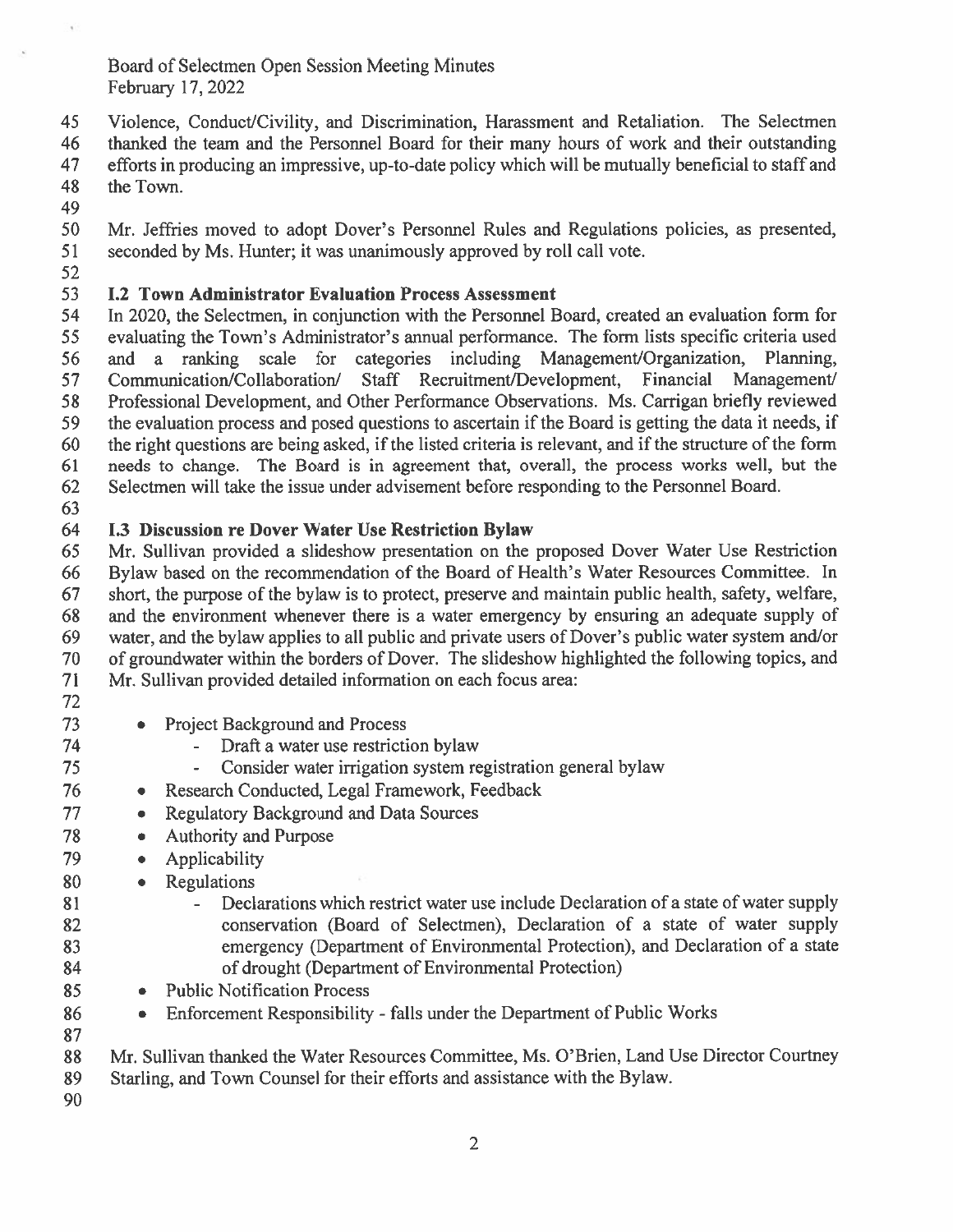Board of Selectmen Open Session Meeting Minutes February 17, 2022

- 91 Mr. Jeffries moved to approve Dover's Water Use Restriction Bylaw, as presented, seconded by
- 92 Ms. Hunter; it was unanimously approved by roll call vote.
- 93

#### 94 **I.4 Review Ambulance Rates and Potential Vote**

95 Dover's ambulance billing service, Comstar Ambulance Billing, has notified the Town that the 96 2022 Medicare and Medicaid rates in the Metro Boston area have increased by 5.1 percent, and to 97 adjust the Town's ambulance billing to reflect the rate increase, Treasurer-Collector Jerry Lane is 98 requesting permission of the Selectmen to increase the Town's current ambulance billing rates by 99 5.1 percent.

100

101 Mr. Jeffries moved to increase Dover's current ambulance rates by 5.1 percent for 2022, seconded 102 by Ms. Hunter; it was unanimously approved by roll call vote.

103

#### 104 **I.5 Review Ambulance Abatements and Potential Vote**

105 It is the Town's practice to abate ambulance bills as uncollectible if there has been no activity on 106 the account for two and one-half years. Dating from July 2, 2018 through June 3, 2019, 6 bills 107 totaling \$3,761.03 remain uncollected despite repeated collection efforts by the Town. Treasurer-

108 Collector Jerry Lane is requesting permission of the Selectmen to abate the bills, as presented. 109

- 110 Mr. Jeffries moved to approve the abatement of 6 bills covering the period of July 2, 2018 through
- 111 June 3, 2019 in the amount of \$3,761.03, seconded by Ms. Hunter; it was unanimously approved
- 112 by roll call vote.
- 113

#### 114 I.6 Approve and Execute the Final 2022 Annual Town Meeting Warrant

115 The Warrant has not been finalized; hence, this item has been withdrawn from the Agenda and 116 will be addressed at a future scheduled meeting. 117

#### 118 **I.7 Board of Selectmen Updates**

- 119 The Board of Selectmen reported on the following projects and initiatives.
- 120

121 Covid-19 Mask Mandate – The Board of Health has lifted the mask mandate for commercial 122 buildings only in Dover; the mandate will stay in effect for the Town's facilities. The State is

- 123 recommending removal of the mask mandate on February 28, 2022.
- 124

125 Labor Union Negotiations – Mr. Jeffries reported that negotiations regarding the collective bargaining agreement between the Town and the Town's labor union are underway and significant 126 127 progress has been made.

128

129 Water Consultant – Ms. Hunter reported that the Water Resources Selection Committee will be 130 providing the Board of Selectmen with a recommendation for the water consultant who will work 131 with the Town to create a long-range strategic plan for Dover's water delivery system. The two 132 firms which were interviewed were both excellent prospects, and Mr. Dwelley will conduct

133 background and reference checks on each of the firms and report back to the Selectmen.

- 134
- 135 Community Center Building Committee – Mr. Springett reported that preparation and submission
- of the Community Center construction bid documents have been delayed by approximately two to 136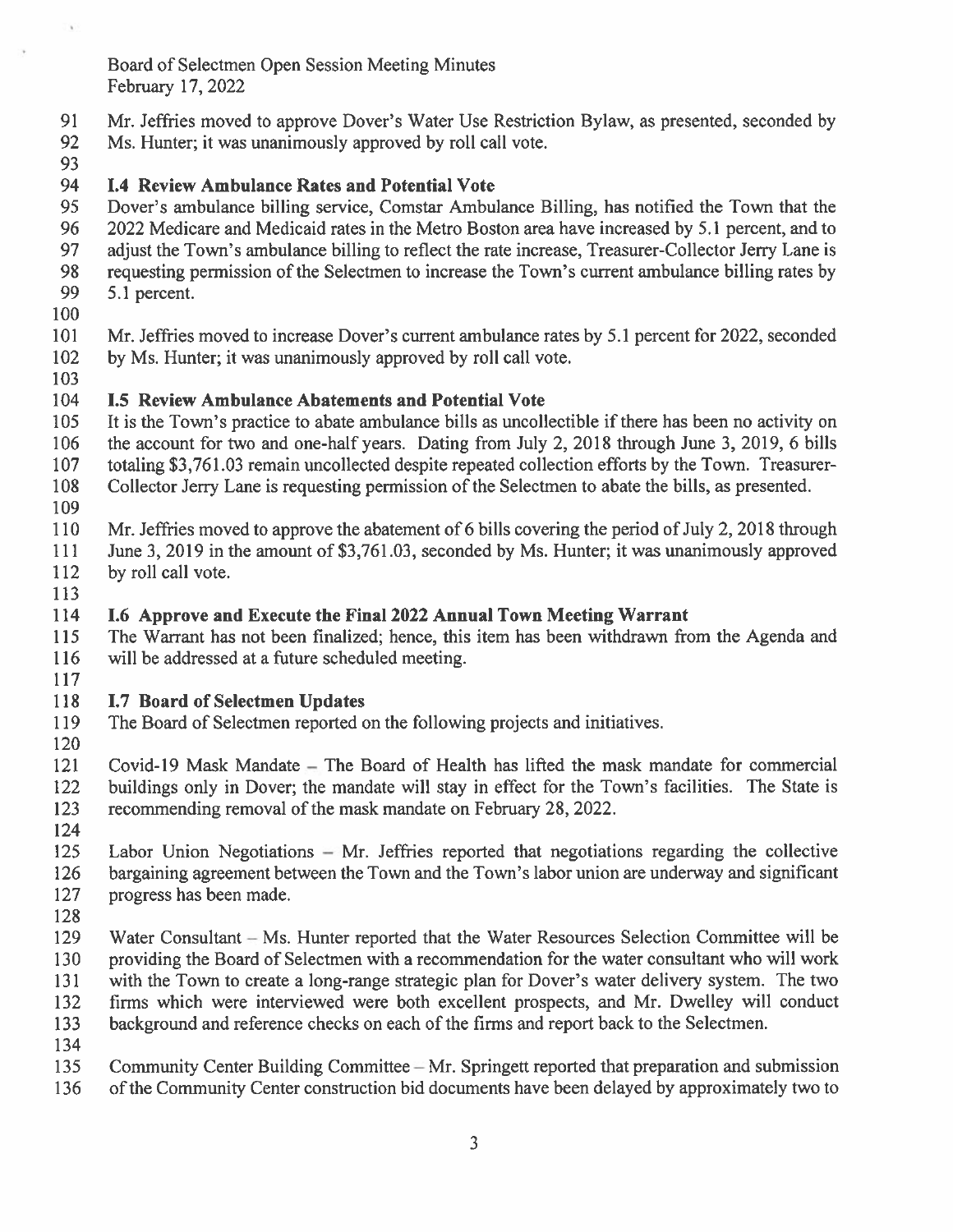Board of Selectmen Open Session Meeting Minutes February 17, 2022

- 137 four weeks as the architects continue to review the copious design and diagram documents which will be submitted.
- 138
- 139

140 A Working Group has been established to review the work that the Caryl Management Advisory Committee (CMAC) completed last spring which focuses on community center management. It 141 142 is anticipated that the Group will provide the Selectmen with its recommendations on the 143 management and staffing of the new Community Center Building.

144

#### 145 **I.8 Town Administrator Updates**

- 146 The Town Administrator reported on the following projects and initiatives.
- 147
- 148 Hale Reservation Task Force – Mr. Dwelley reported that the Hale Reservation Task Force has 149 drafted a map form of a conceptual Conservation Restriction (CR) showing various areas of the
- 150 Hale property with and without a CR restriction, highlighted trails, and trail connectivity routes.
- 151 Mr. Dwelley noted that there is great enthusiasm for the project, and he is optimistic that a full
- presentation will be provided to the Board in early spring in preparation for a potential fall Special 152
- 153 Town Meeting for the purpose of voting on the acquisition of the Conservation Restriction.
- 154

155 Covid-19 Test Kit Distribution Drive-Through – In early February, 2022 two drive-throughs were

- held to distribute Covid-19 test kits to residents. The event was a great success, and over 300 kits 156
- were distributed by staff and volunteers. Mr. Dwelley thanked the organizers, volunteers, and staff 157
- 158 who worked hours to address the many details involved in ensuring the event's success, and he
- 159 recognized Kate O'Brien, Janet Claypoole and the Council on Aging, Bob Tosi and the Highway
- 160 Department staff, Chief McGowan, and Dave Sullivan for their efforts. Kits are available to the
- 161 public, free of charge, and can be obtained by calling the Dover Board of Health at 508-785-0032.
- 162

### 163 C.1 Consent Agenda

- 164 The following items are included on the Consent Agenda: 165
	- Approve Employment Agreement with the Town Accountant
	- Approve Special One-Day Liquor Licenses for February 19 and 26; March 18 and 19, 2022  $\bullet$
- 166 167

168 Mr. Jeffries moved to approve the Consent Agenda, seconded by Ms. Hunter; it was unanimously 169 approved by roll call vote.

### 170 171 Adjournment

172 At 7:46 PM Mr. Jeffries moved to adjourn, seconded by Ms. Hunter; it was unanimously approved 173 by roll call vote.

- 174
- 175 DOVER BOARD OF SELECTMEN
- 176
- 177
- 178
- 179 Robyn Hunter, Clerk
- 180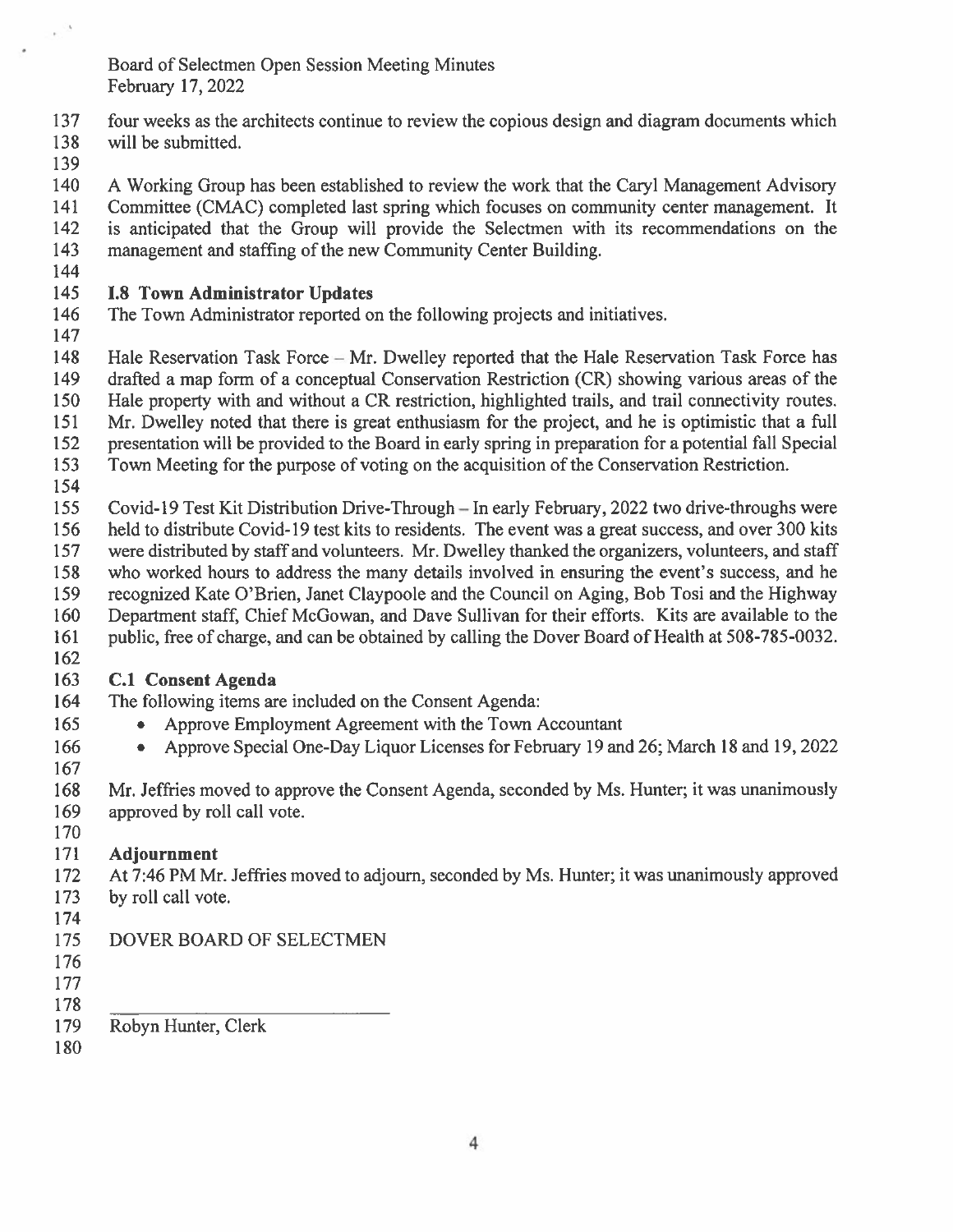| $\overline{2}$   |                                                                                                                                                                                                                                  |
|------------------|----------------------------------------------------------------------------------------------------------------------------------------------------------------------------------------------------------------------------------|
| 3                |                                                                                                                                                                                                                                  |
| $\overline{4}$   |                                                                                                                                                                                                                                  |
| 5                |                                                                                                                                                                                                                                  |
| 6                |                                                                                                                                                                                                                                  |
| 7                |                                                                                                                                                                                                                                  |
| $\boldsymbol{8}$ |                                                                                                                                                                                                                                  |
| 9                |                                                                                                                                                                                                                                  |
|                  |                                                                                                                                                                                                                                  |
| 10               |                                                                                                                                                                                                                                  |
| 11               | <b>MEETING MINUTES</b>                                                                                                                                                                                                           |
| 12               | <b>BOARD OF SELECTMEN</b>                                                                                                                                                                                                        |
| 13               | <b>March 3, 2022</b>                                                                                                                                                                                                             |
| 14<br>15<br>16   | Consistent with guidance issued by Governor Baker on March 12, 2020 suspending certain<br>provisions of the Open Meeting Law due to Covid-19, this meeting was held remotely using Zoom<br>technology, Meeting ID 966 3618 6667. |
|                  |                                                                                                                                                                                                                                  |
| 17               | At 6:30 PM Chair John Jeffries called the meeting to order with members Robyn Hunter and                                                                                                                                         |
| 18               | Robert Springett present. Also in attendance were Christopher Dwelley, Town Administrator;                                                                                                                                       |
| 19               | Kate O' Brien, Assistant Town Administrator, and Mona DiSciullo, Administrative Assistant.                                                                                                                                       |
| 20               | PARTICIPANTS: Town Moderator Jim Repetti; Assistant Town Moderator Dave Haviland;                                                                                                                                                |
| 21               | Dover Historical Society Members Elisha Lee, Betty Brady, Ellie Herd, and Lori Carbone; Land                                                                                                                                     |
| 22               | Use Director Courtney Starling; Ron Myrick, Water Study Committee                                                                                                                                                                |
| 23               |                                                                                                                                                                                                                                  |
| 24               | PRESS: None present.                                                                                                                                                                                                             |
| 25               |                                                                                                                                                                                                                                  |
| 26               | <b>Citizens' Comments</b>                                                                                                                                                                                                        |
| 27               | There are no Citizens' Comments.                                                                                                                                                                                                 |
| 28               |                                                                                                                                                                                                                                  |
| 29               | I.1 Approve and Execute the 2022 Annual Town Meeting Warrant                                                                                                                                                                     |
| 30               | The Town Meeting Warrant lists the agenda of Articles that will be voted on by those present at                                                                                                                                  |
| 31               | the Monday, May 2, 2022 Annual Town Meeting (ATM). The Articles have been reviewed and                                                                                                                                           |
| 32               | discussed over the past several months, and Mr. Dwelley spoke specifically about two of the                                                                                                                                      |
| 33               | Articles. It was determined that the placeholder Article entitled Creation and Appropriation of a                                                                                                                                |
| 34               | Special Purpose Stabilization Fund is no longer necessary based on the outcome of the work                                                                                                                                       |
| 35               | undertaken by the Town's Capital and General Reserve Task Forces and has been removed from                                                                                                                                       |
| 36               | the final Warrant. There has been some discussion about holding a Special Town Meeting in the                                                                                                                                    |
| 37               | fall for the purpose of voting on the acquisition of Hale Reservation land. However, Article $26 -$                                                                                                                              |
| 38               | Appropriation for Hale Reservation Land Acquisition will remain on the May 2, 2022 ATM                                                                                                                                           |
| 39               | Warrant unless the Selectmen vote to remove it. Once approved and printed, the Warrant will be                                                                                                                                   |
| 40               | mailed to Dover residents, and a detailed explanation of each of the Articles as well as various                                                                                                                                 |
| 41               | Article presentations and other Town Meeting documents can be found under the Town Meeting                                                                                                                                       |
| 42               | page on Dover's website at doverma.gov.                                                                                                                                                                                          |
| 43               |                                                                                                                                                                                                                                  |
|                  |                                                                                                                                                                                                                                  |

 $\mathbb{R}^3$ 

si.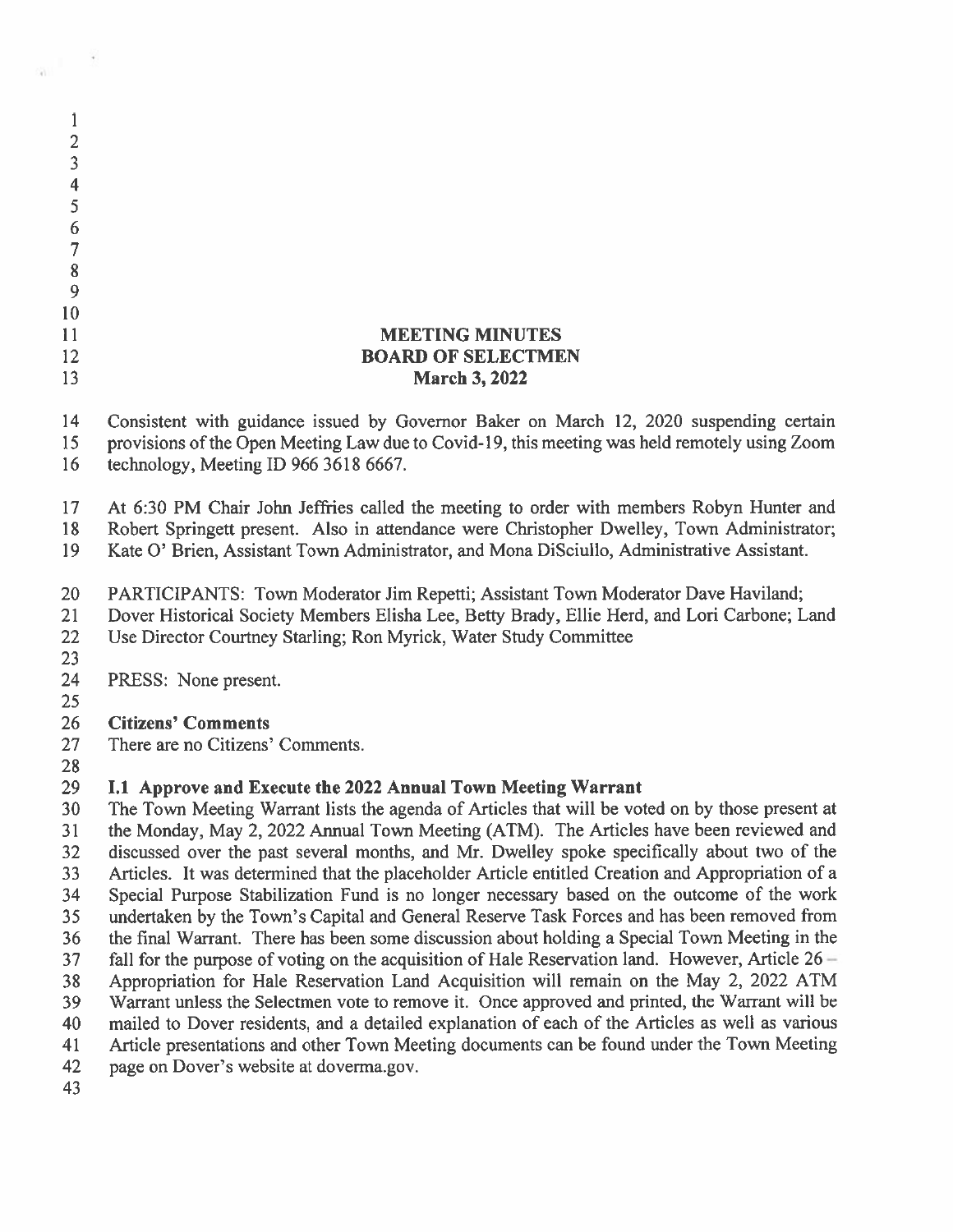## Board of Selectmen Open Session Meeting Minutes March 3, 2022

44 Mr. Repetti and Mr. Haviland cautioned that the ATM may be held over two nights due to the 45 number of Articles being presented and any potential controversy surrounding certain Articles.

46 Additionally, there was a brief discussion regarding the order of the Articles.

47

48 Mr. Jeffries moved to approve and execute the 2022 Annual Town Meeting Warrant, seconded by 49 Ms. Hunter; it was unanimously approved by roll call vote.

50

#### 51 **I.2 Dover Historical Society Presentation**

52 Members of the Dover Historical Society provided an informative and engaging presentation about Dover's history and an update of its activities and events. Elisha Lee, who served as President of 53 54 the Society for 13 years, relayed that the Society is an all-volunteer organization that was organized 55 in 1895 with the mission of collecting, preserving, and exhibiting artifacts, information, and documents related to Dover's local history. The Sawin Museum serves as the Society's 56 headquarters, and it oversees the Benjamin Caryl House, the home of Dover's first minister. 57 Assistant Curator Lori Carbone spoke about Dover's civil war flag and the story behind its 58 59 rediscovery and the women who got together in 1861 to hand-sew the flag. Ellie Herd provided a 60 glimpse of the life of Minister Caryl who was ordained in 1762 and served for 49 years, and she 61 displayed a copy of one of his handwritten sermons. Numerous artifacts, historic weapons, and to is of the past are housed at the Museum, and members encouraged visits to the site to learn about 62 Dover's past, present, and future. The Selectmen thanked the Society for the outstanding 63 64 presentation and recognized Betty Brady for organizing the presentation and for her enthusiasm to 65 preserve, protect, and educate residents about the history of Dover.

66

#### 67 **I.3 Planning Board re Formal Comments on MBTA Communities**

68 Dover is considered an MBTA community as it has within its borders a commuter rail line/station. Massachusetts laws on MBTA Communities (MGL Chapter 40A") changed in 2021, and new 69 70 regulations require, in part, Dover to provide at least one zoning district of "reasonable size" that 71 allows multifamily housing with a minimum of 15 units an acre. If Dover does not comply, the 72 Town will not be eligible for specific grants and will lose access to funding for key infrastructure programs. The Massachusetts Department of Housing and Community Development (DHCD) 73 74 issued Compliance Guidelines for Multifamily Districts and, as a compliance requirement, is asking the Town to submit comments on the draft Guidelines. Ms. Starling recommends that the 75 76 Town submit the comments and a MBTA Community Information Form by May 2, 2022. 77 Additionally, to remain in compliance Dover must either submit, by the end of 2022, a complete 78 request for Determination of Compliance or submit a proposed action plan as provided for in the 79 draft Guidelines. Ms. Starling is of the opinion that the Town will not be in a position to receive 80 a Determination of Compliance as the Town does not meet several of the regulations and does not 81 fall into the defined categories, and she is recommending that the focus should be on the submission of a proposed action plan in accordance with the Guidelines. Mr. Springett is of the 82 83 opinion that the State is following a blanket policy regarding regulation criteria, and he cannot 84 support a policy that completely disregards local history, tradition, and culture. Mr. Dwelley clarified that the motion Ms. Starling is asking the Board to make is simply to submit comments 85 that essentially say that the State's blanket approach is not the right approach for the Town and 86 87 that Dover and other communities, as they stand today, are incapable of meeting the requirements. 88 He strongly encourages the Board to vote to submit comments as it provides the Town's first 89 communication on record to the State during the public comment period. The Selectmen are in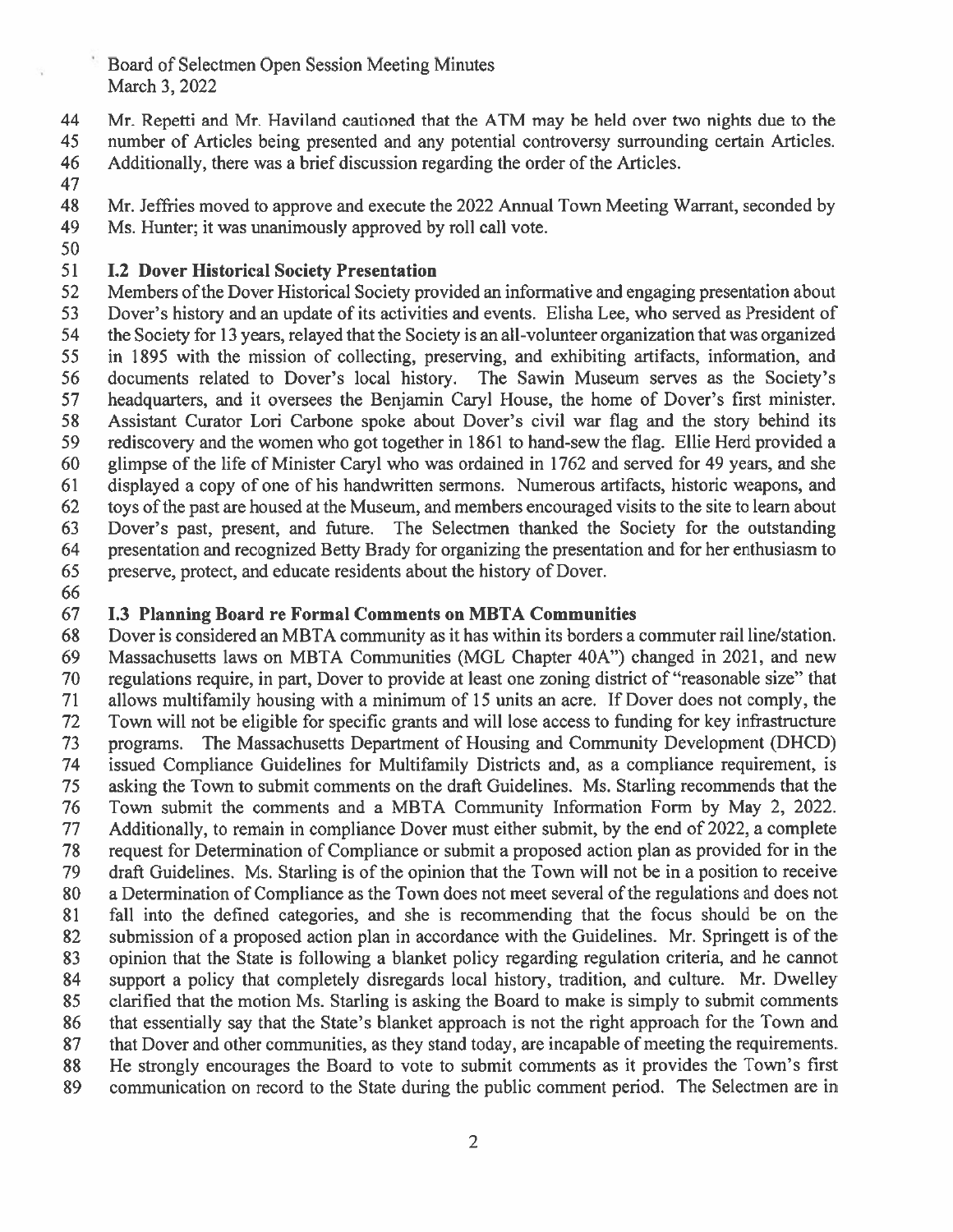Board of Selectmen Open Session Meeting Minutes March 3, 2022

agreement that while they are not in favor of the language used by the State, it is procedurally 90 91 correct to notify the State of the Town's compliance.

92

93 Mr. Jeffries moved to direct Land Use Director Courtney Starling to submit the Community 94 Information Form and Public Comments to the Department of Housing and Community 95 Development on behalf of the Board of Selectmen, seconded by Ms. Hunter; it was unanimously 96 approved by roll call vote.

97

#### 98 I.4 Water System Sustainability Consultant Discussion and Potential Vote

99 In the fall of 2021, the Town issued a Request for Qualifications (RFQ) from qualified engineering firms to study Dover's public water system and develop recommendations to create a path forward 100 101 that will improve the quality and quantity of Dover's local water supply, as well as provide ondemand technical assistance, as needed, to represent the Town's interests in discussions on, and 102 103 evaluations of, water-related issues. Proposals were received and reviewed and Kleinfelder, Inc. 104 and CDM Smith, both previously engaged by the Town, were selected by the Water Resource 105 Committee as potential candidates. A rigorous meeting and interview process was held, and while 106 both of these quality firms provided excellent presentations, it was determined that CDM Smith, 107 based on output, knowledge and depth of experience, would provide the Town with the required 108 qualifications. Mr. Dwelley conducted a thorough background and reference check, and the results 109 were stellar. CDM will prepare a Scope of Work and Cost Proposal, and a final contract will be submitted to the Selectmen for approval. Mr. Myrick commented that the Town is in a very good 110 111 place with CDM Smith, and the Board thanked the Water Study Committee for their extensive 112 efforts in securing the consultant and for their work on the Committee.

113

114 Mr. Jeffries moved to authorize the Town Administrator to execute all documents related to CDM

Smith and the long-range water sustainability study, seconded by Ms. Hunter; it was unanimously 115 116 approved by roll call vote.

117

#### 118 **I.7 Board of Selectmen Updates**

119 The Board of Selectmen reported on the following projects and initiatives.

120

121 Upcoming Events – Mr. Jeffries reminded residents that the Town Caucus will be held on Monday, 122 March 7, 2022 at 7:30 PM in the Great Hall and the Warrant Committee's Open Hearing will be 123 held on Monday, March 14 at 7:30 PM via Zoom. Details on each event are on the Town's website 124 at doverma.gov.

125

Covid-19 Mask Mandate - The State has removed the mask mandate; masks are no longer required 126 127 in Town facilities.

128

129 Road Conditions – Mr. Jeffries commended the Highway Department for their efficient work 130 cleaning up the roads after a recent storm.

131

Contribution Recognition-Mr. Springett and Chair of the Community Center Building Committee 132

Ford Spalding have started a discussion regarding recognition of the contributions of the many 133

individuals, past and present, who have served on committees related to the Caryl Community 134

135 Center or who have been involved with the management, upkeep, and future direction of the

building. It was suggested that a traditional plaque listing the individual names be placed on or 136